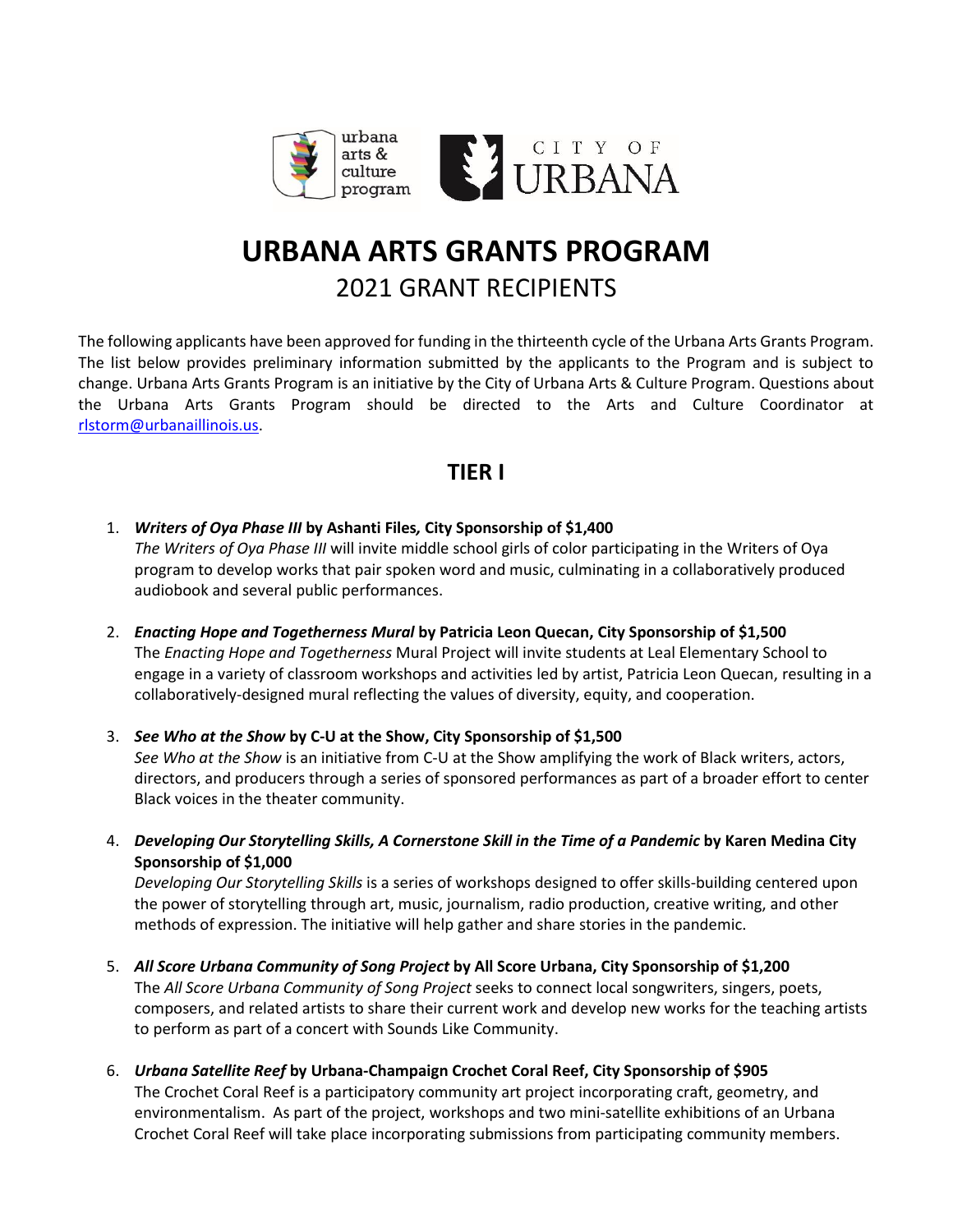- 7. *Red Herring Poetry and Arts Community Celebration* **by Will Reger, City Sponsorship of \$1,000** The *Red Herring Poetry and Arts Community Celebration* is an initiative to celebrate the local poetry history of the Red Herring Poetry Group. Through poetry workshops, exhibits, performances, and a retrospective, the creative community will build upon this local history. The culminating showcase invites artists of a diversity of mediums to interpret local poems within their unique artistic practice.
- 8. *Juxtapositioned: The Art and Words of Durango Mendoza* **by Jean Mendoza, City Sponsorship of \$1,000** *Juxtapositioned* is a multi-week family-friendly exhibition of sculpture, assemblage, and photographic works by Durango Mendoza featuring live or pre-recorded readings, spoken word, and video. Together with workshops provided in assemblage and writing, this retrospective will serve as both a celebration of his work and share Durango's unique perspective on meaning individuals make of the world around them.
- 9. *Urbana Flamenco-Jazz Reunion (UFJR)* **by Brian Stark, City Sponsorship of \$1,000** *Urbana Flamenco-Jazz Reunion (UFJR* is a collaborative project featuring Chicago-based flamenco guitarist, David Chiriboga, and local Urbana musicians offering flamenco music education in local schools and a downtown concert open to the public and livestreamed.
- 10. *In Between, The Places We Meet* **by Sarah Cofield and Alice Sinzato, City Sponsorship of \$1,495** *In Between, The Places We Meet* is a pop-up gallery and exhibition of works by contemporary artists, Sarah Coefield and Alice Sinzato, and includes workshops and community engagement with schools and downtown venues on contemporary art and creative expression.

# **TIER II**

- *1. CU Black and African Arts Festival 2021,* **by CU Black and African Arts, City Sponsorship of \$2,750** *CU Black & African Arts Festival* is a two-day celebratory festival highlighting a diversity of Black and African cultures through arts, music, fashion, entertainment, vendors, food, and the performing arts. The event will offer unique opportunities for supporting Black and African art, business, and cultural work.
- *2. Magic of Reading Mural* **by The Urbana Free Library, City Sponsorship of \$2,500** Local artist, Langston Allston will work with community members to design and paint a mural that depicts Urbana's strong cultural diversity, local library culture, and community imagination.
- *3. Kwanzaa 365,* **by DREAAM Opportunity Center, City Sponsorship of \$4,500**

*Kwanzaa 365* is a multigenerational community arts-based initiative that promotes Black pride, cultural understanding, and social well-being among local residents. The project features monthly arts gatherings and a Kwanzaa candle lighting and banquet celebration in Downtown Urbana.

*4. Teen Spotlight: A Summer Theatre Workshop for Teen Artists of Color,* **by Station Theatre, City Sponsorship of \$4,500**

*Teen Spotlight* is a 3-week theatre workshop series for teens of color, produced in collaboration between Station Theatre, Champaign-Urbana Theatre Company, and Black Voices Theater Production offering workshops in performance skills-building, theatrical design, and the creation of original works.

*5. ARTMade,* **by Lori Fuller, City Sponsorship of \$4,000**

*ARTMade* is an initiative led by local artist Lori Fuller in collaboration with PACE, Inc. Center for Independent Living and the Senior Resources Center, offering virtual, interactive arts instruction to elders and adults with disabilities to promote creativity, self-esteem, and togetherness.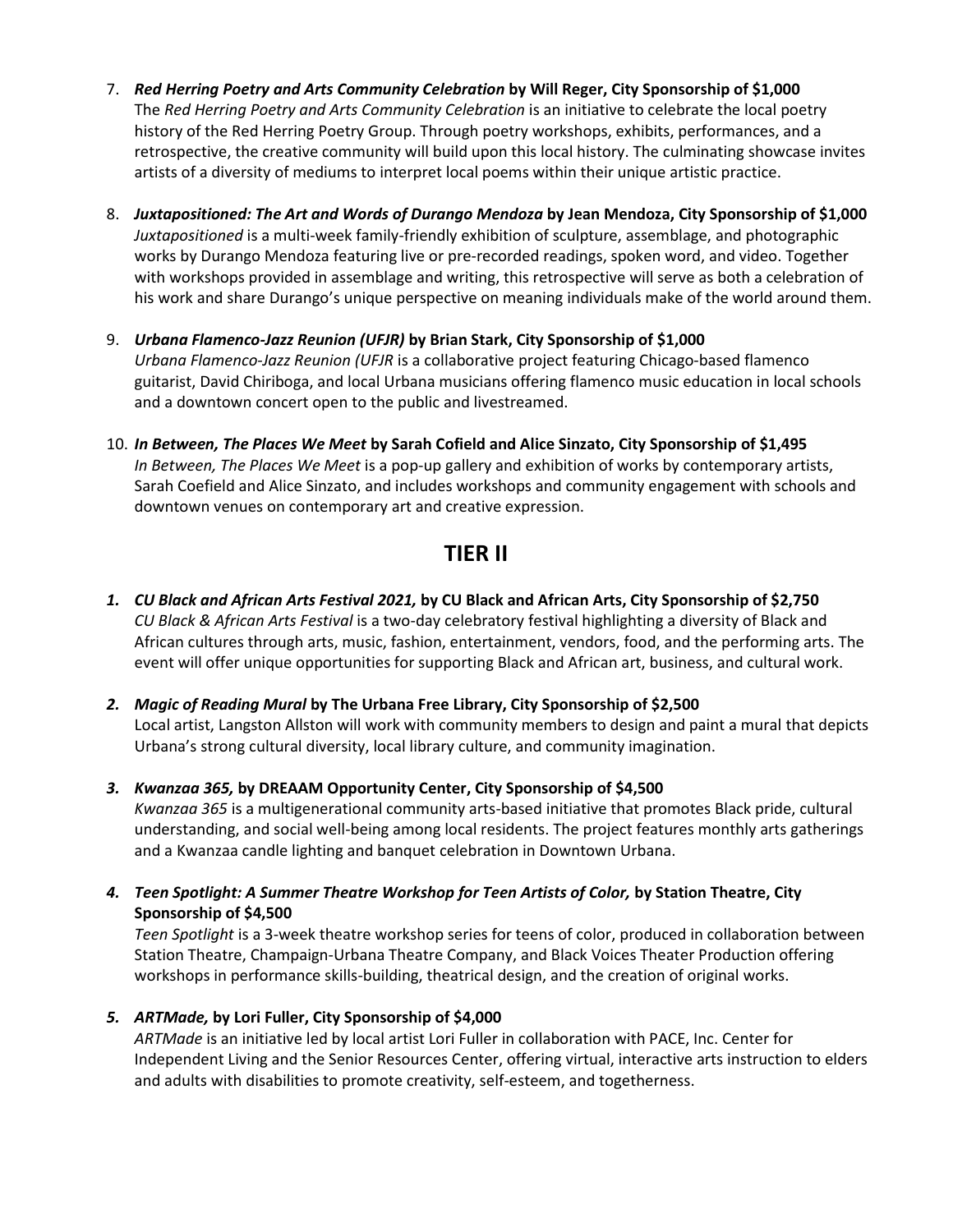# *6. Sending Love: Transcending the Distance through Art,* **by Champaign County Bailout Coalition, City Sponsorship of \$4,500**

*Sending Love: Transcending the Distance through Art* a project of Champaign County Bailout Coalition will display the artwork of incarcerated artists and their families on pop-up gallery walls featuring weatherproof tiles to promote connection and offer another method of expressive communication.

- *7. Boneyard Arts Festival Mobile Kids Art Project,* **by 40 North | 88 West Inc., City Sponsorship of \$2,750** The *Boneyard Arts Festival Mobile Kids Art Project* is a collaborative project between 40 North and Urbana Park District offering a distribution of free arts materials to underserved neighborhoods in Urbana and the invitation to share works through social media display.
- *8. Thriving Together Community Art Installation***, by University YMCA, City Sponsorship of \$2,400** The New American Welcome Center and I.D.E.A. Store are joining together for *the Thriving Together Community Art Installation* which invites local community members to create butterfly artwork through free recycled art materials kits. Butterflies will be collected and displayed in a public installation during National Immigrant Welcoming Week.

# *9. Small Press Fest!* **by University Library, City Sponsorship of \$1,000**

*Small Press Fest!* is a celebration of regional small press and independent publishers that aims to showcase DIY media, foster community, and create a space for self-published authors and artists. The festival and events leading up to it include educational workshops on independent publishing, guest speakers, performances, artist's talks, author's roundtables, and an exhibit hall.

# *10. The Number Story Project,* **by Debra Domal, City Sponsorship of \$2,250**

Fighting the script of COVID'S "number numbness," *The Number Story Project* gathers stories from local community members on their experiences in the pandemic through arts-based workshops where numbers serve as the backdrop for healing and storytelling.

# *11. Moveable Feast: Augmented-Reality Mural,* **by EKAH, City Sponsorship of \$4,500**

*Moveable Feast* is an Augment Reality project which will bring to life a mural designed and painted by artist EKAH, and allow passersby to experience and interact with it via their phones. This mural will be located on the eastern wall of Broadway Food Hall. The project's goal is to promote diverse cultures around a common table through the imaginary worlds by the artist.

# *12. Picturing the City One Portrait a Day Mural,* **by Rafael Blanco, City Sponsorship of \$4,500**

*Picturing the City One Portrait a Day* is a mural project that will depict the diversity of Urbana's population through ethnicity, culture, and other unique identifiers of our city. Residents will see themselves represented and, in some cases, some citizens will actually be portrayed in the mural, showcasing Urbana's diversity through portraiture.

*13. Cunningham Township Building Mural at Solidarity Gardens,* **by Lisa Kesler, City Sponsorship of \$3,520** Artist Lisa Kesler will paint a mural on the east side of Cunningham Township by the Township's Solidarity Gardens project. This mural will provide an inviting backdrop for those who garden there, as well as raise awareness of the Township's seed lending program, garden produce redistribution program, and their educational resources.

# *14. Bridging the Art Divide,* **by Urbana Park District, City Sponsorship of \$1,550**

*Bridging the Art Divide* invites artists to submit their art to be display on two bridges in Crystal Lake Park. Art will be submitted by category and selected to be printed on corrugated vinyl which will then be mounted to the bridges for viewing.

# *15. OTZ – The Broken Suite,* **by Andrey Junca Goncalves, City Sponsorship of \$2,150**